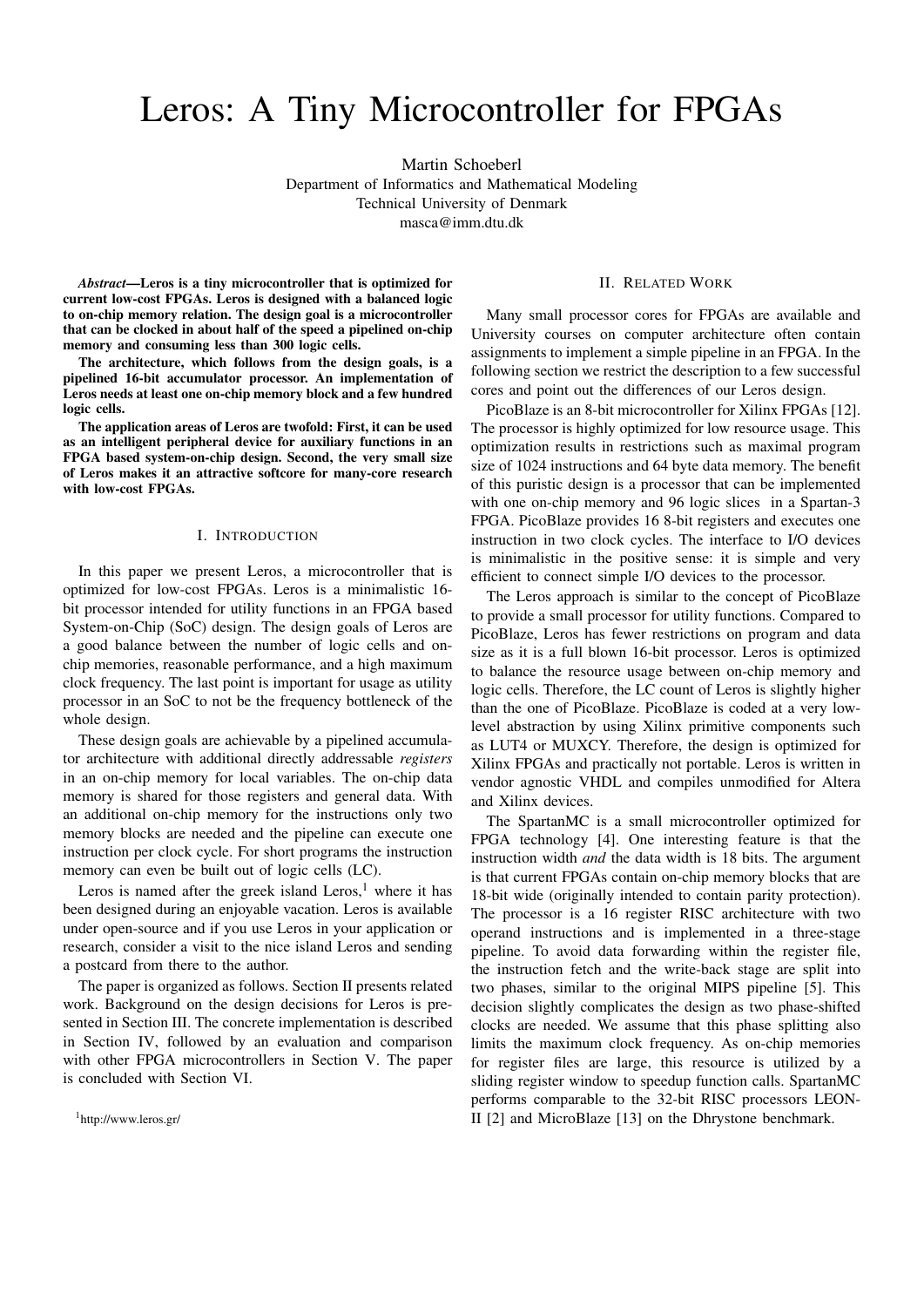

Fig. 1. Number of logic cells per on-chip memory block of low-cost FPGAs from Xilinx and Altera.

Compared to the SpartanMC, Leros is further optimized for FPGAs using fewer resources and avoiding unusual clocking of pipeline stages. Leros simplifies the access to registers in on-chip memory by implementing an accumulator architecture instead of a register architecture. Although an accumulator architecture is theoretical less efficient, the resulting maximum achievable clock frequency offsets the higher instruction count.

Altera provides a softcore, the Nios II [1], for Altera FPGAs. The Nios RISC architecture implements a 32-bit instruction set similar to the MIPS instruction set architecture. Although Nios II represents a different design point than Leros, it is interesting to note that Nios II can be customized to meet the application requirements. Three different models are available [1]: the *Fast* core is optimized for high performance; the *Standard* core is intended to balance performance and size; and the *Economy* core is optimized for smallest size. The smallest core is comparable to Leros and can be implemented in less than 700 LCs. It is a sequential implementation and each instruction takes at least 6 clock cycles. Leros is a smaller (16-bit), accumulator-based architecture and full pipelining allows to execute each instruction in a single clock cycle.

The *super small* processor [9] is optimized for low resource consumption (half of the NIOS economy version). Resources are reduced by serializing ALU operations to single bit operations. The LC consumption is comparable with Leros, but the on-chip memory consumption is not reported.

# III. LEROS DESIGN DECISIONS

To optimize a tiny processor core we evaluate the relation of on-chip memories to logic resources on current low-cost FPGAs. Furthermore, the maximum clock frequency of Leros shall be high enough to not constraint the overall maximum clock frequency of an SoC, where Leros is used as an intelligent peripheral device. We aim for a clock frequency

half of the frequency of on-chip memories with input and output registers.

#### *A. Optimal Logic Size*

The basic building blocks in current FPGAs are logic cells, on-chip memories, and DSP blocks. For a utility processor we are interested in the optimal relation between logic cell and on-chip memory consumption. We find the main difference between Xilinx and Altera FPGAs in the granularity of the on-chip memory blocks. With the Spartan-3 series Xilinx has switch from 4 Kbit memories to 16 Kbit memories. Altera uses in the low-cost devices Cyclone and Cyclone II 4 Kbit memories and switched to 8 Kbit memories with the Cyclone III device. $2$ 

Figure 1 shows the number of logic cells per on-chip memory block for the low-cost devices from Xilinx and Altera. We have omitted the largest device from the Spartan-6, Cyclone III, and Cyclone IV devices to keep the numbers for older devices readable. The Spartan-6 device contains 6 bit LUTs and the numbers are scaled to 4-bit LUTs. We used the Leros design to derive the scaling factor of one 6-bit LUT being worth 1.4 4-bit LUT.

The trend is that smaller FPGAs contain more memory blocks in relation to the logic, about 200 LCs per memory block. The larger devices of the Spartan-3 series increase the logic resources considerable more then the memory resources. It is interesting to note that for Altera Cyclone chips and newer Spartan chips the relation between LCs and memory blocks stays in the range of 200 to 400 LCs per memory block independent of the device size. Therefore we conclude that the sweet spot for a microcontroller in current FPGAs is around 300 LCs per on-chip memory block.

<sup>&</sup>lt;sup>2</sup>Current devices contain additional parity bits that can also be used as data bits.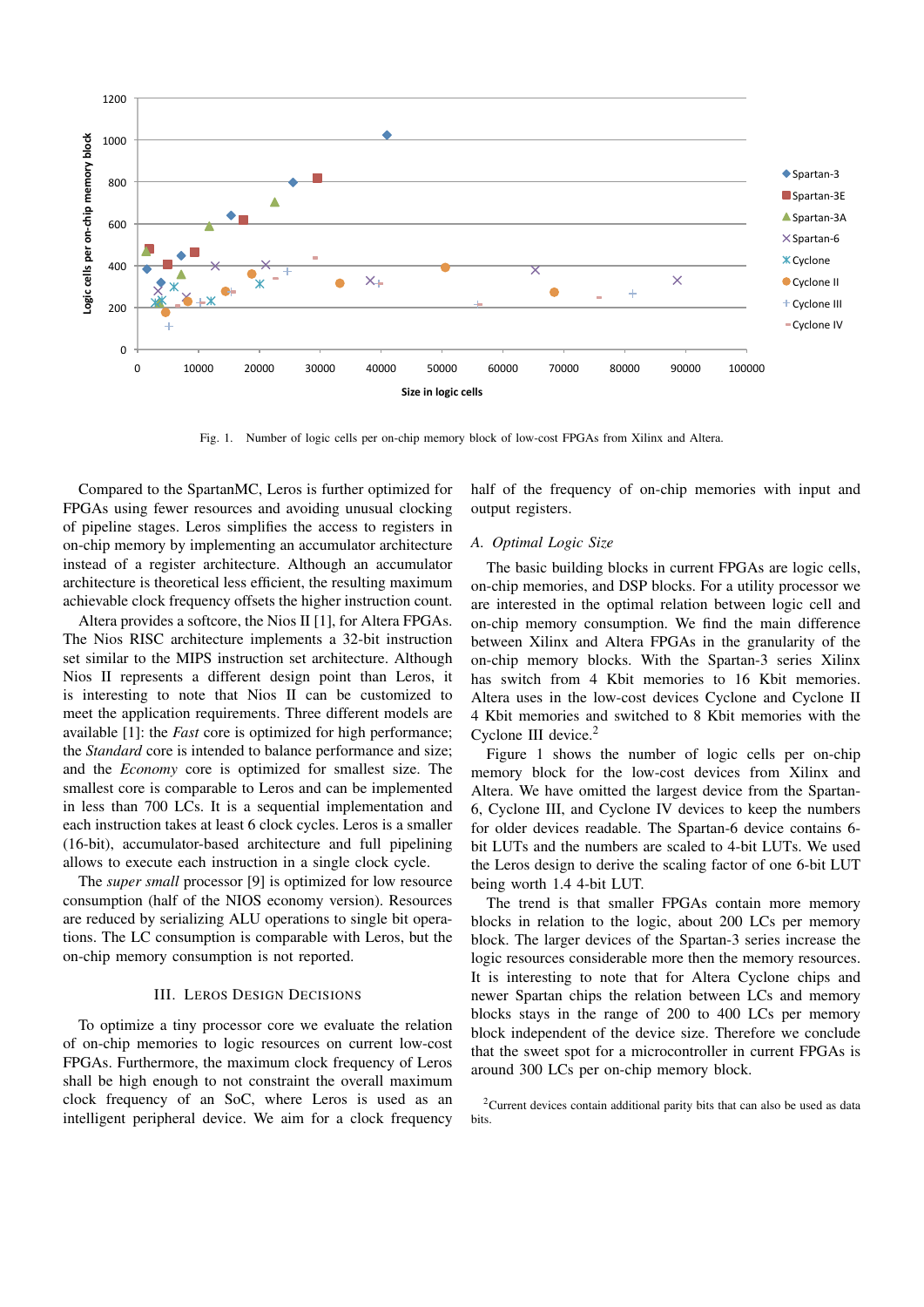

Fig. 2. Pipeline of Leros with the fetch/decode and the read/execute/memory stages.

#### *B. Architectural Decisions*

To restrict the consumption of on-chip memories they are used only for the instruction memory<sup>3</sup> and the data memory. Therefore, we avoid using additional on-chip memories for a register file. A standard register file would need two read and one write ports and therefore would consume another two on-chip memory blocks (to implement the two read ports).

Minimal resource consumption can be achieved by an accumulator design. Only a single dedicated register (the accumulator) is connected to the ALU output and provides one input to the ALU. To provide fast data locations, similar to a register file, the first 256 words in the on-chip data memory can be directly addressed for an ALU operation. Therefore, an ALU operation on two local variables takes two cycles to execute and another cycle if the result needs to written back to a local variable. This might sound expensive, but compared to the PicoBlaze and Nios II it is not so expensive. PicoBlaze needs two clock cycles for each instruction and the economy version of Nios II 6 clock cycles.

## *C. Instruction Set*

Leros is a 16-bit architecture with 16-bit data and instructions. In an accumulator design the addresses of one source operand and the destination are implicit. Therefore, only one operand (address) needs to be encoded in the instruction. Furthermore, this relaxed instruction encoding allows for 8 bit immediate values in the instruction. The common ALU operations are supported with one operand from the register area (256 words) in the data memory or with an 8-bit immediate value. The data memory can be accessed via indirect loads

and stores. I/O ports are accessed with dedicated instructions and an 8-bit address.

Conditional and unconditional branches use 8 bit relative offsets. For longer jump destinations, function calls, return from a function call, and computed jump destinations an indirect jump via the address in the accumulator is supported (jump-and-link). The jump-and-link instruction saves the program counter into a register.

# IV. LEROS IMPLEMENTATION

Based on the former described design decisions, Leros is implemented in a two-stage pipeline with following visible architectural state: the program counter (PC), the accumulator register (A), the instruction memory (IM), and the data memory (DM).

## *A. The Pipeline*

Figure 2 shows the pipeline of Leros. It shows the main data path, the pipeline registers, and the on-chip memories. The DM is shown twice as it is read in one pipeline stage and written in a different one. Register A is the accumulator and PC the program counter.

Leros is implemented with two pipeline stages. The first stage fetches an instruction from the IM and decodes the instruction. The second stage reads an operand from the DM and executes. In both stages the combinational logic is fed by the asynchronous output of the memory. According to our design decisions, the pipeline stage is balanced when the combinational logic (plus the routing) delay is as long as the access time of the on-chip memory.

As the input registers of on-chip memories cannot be read, the PC is duplicated. The address of the IM and the PC is either an increment of the PC by 1, an addition with a constant from the instruction (relative branch), or the content of A (indirect jump).

<sup>&</sup>lt;sup>3</sup>Very small programs can even be implemented using LCs for the instruction memory. Quartus automatically instantiates either an on-chip memory or LC based instruction memory from the same VHDL source.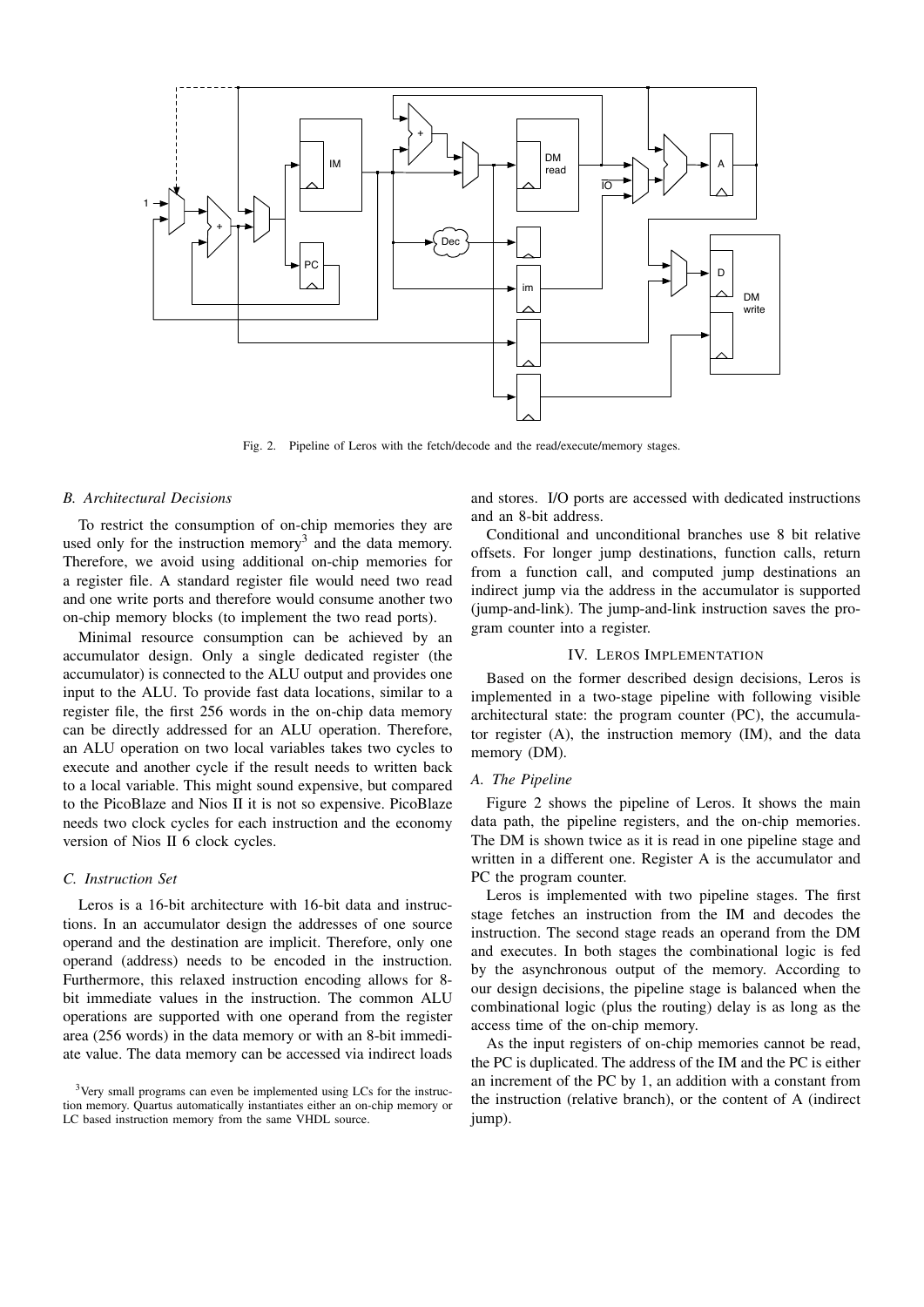The read and write address of the DM is either a constant from the instruction (for the on-chip registers) or an indirection via the DM plus an offset (for loads and stores). The write data for the DM is either A for store instructions or the PC for a jump-and-link instruction to save the PC in a register.

A memory load and store uses a based register and an offset for the address. As the data memory is shared for registers and general data, load and stores are implemented by two instructions. With the first instruction the address for the register, which is used as base address for the load/store, is sent to the DM. The following instruction uses the value of the DM (the register content) and adds an offset, which is part of that instruction, to form the effective address. The data word to be written is provided by A; the result of a load is stored into A. This split of the indirect memory access into two instructions costs an additional cycle, but allows efficient reuse of the DM for registers and general data.

For on-chip memories with independent read and write port the question arises what happens on a concurrent write to and read from the same address in the same cycle. There are three options: (1) read the newly written value, (2) read the old value, or (3) undefined. The actual behavior depends on the FPGA family and is sometimes configurable. A safe way would be to forward the written result to the read output, which is in the actual version of Quartus automatically inferred (depending on the VHDL style used to describe memory). However, for an accumulator machine there is no benefit in forwarding this memory access. The last value written to DM is still in register A and can just be reused when needed by the next instruction.

## *B. I/O Interface*

I/O read data is fed into the pipeline via the ALU. The I/O write data is the content of A. The address for the I/O instruction is part of the instruction.

The interface to I/O devices is similar to the PicoBlaze design and consists of an 8-bit I/O address, a read and write signal, and 16-bit input and output data signals. For the write instructions the address, the data, and the write signal are valid for a single cycle. For the read instruction the I/O device needs to deliver the result in the same cycle as the address and the read signal are valid. No busy or wait signals are supported. For devices with a longer access time software based polling needs to be implemented. The argument for this I/O interface is simplicity and the fact that most I/O devices already support single cycle access.

# *C. Extensions*

One application area of Leros is a processor to implement *intelligent* I/O devices. Such devices often need to generate exactly timed outputs. To simplify this timing generation a socalled *deadline* instruction can be used [6], [11]. A deadline instruction is a programmable timer with combined with the facility in the pipeline to wait cycle accurate (or in the range of a few cycles) until the timeout. With such an instruction a

PWM based DA converter or a serial interface (UART) can be implemented completely in software.

For experiments with a Leros based many-core system it shall be possible to dynamically change the content of the instruction memory and the data memory. To access the shared off-chip memory a memory controller and an arbiter needs to be attached to the I/O interface. We will reuse the available components from a Java chip-multiprocessor [8].

To transfer instructions from the shared main memory into the instruction memory of Leros, the on-chip instruction memory needs an additional write port, which is already available (instruction fetch uses only a read port). Furthermore an instruction needs to be defined to write the content of A into the instruction memory.

We plan to use Leros for experiments with a ring-based network-on-chip [3]. With the small size of a processor node we can perform real experiments in an FPGA with a huge number of processing nodes (e.g., 100+ in the FPGA of the Altera DE2-70 board).

## *D. Software Tools*

We started with a simple assembler written in Java with some reuse of code from the JOP project [10]. Later we adapted the lexer and grammar tool ANTLR [7] for the assembler. Using the parser generator ANTLR might sound like an overkill for the implementation of an assembler. However, the simplicity of defining a grammar enables the implementation of a higher level assembler, which can simplify assembler programming. Furthermore, we started to retarget the muvium Java compiler<sup>4</sup> for Leros. Muvium is optimized to compile simplified Java for resource-constrained microcontrollers, such as Microchip processors. Therefore, this compiler is an ideal tool for Leros.

#### V. EVALUATION

We have implemented Leros on several different FPGA boards with Altera and Xilinx FPGAs. The VHDL code of Leros is highly portable. The only changes needed for a port are the pin definitions for the board and a device specific PLL component. For the evaluation we used the free versions of Altera Quartus 10.1 and Xilinx ISE 12.4.

Table I shows synthesis results of Leros for different FPGA families. The last column shows the maximum clock frequency of an on-chip memory of that FPGA family. We have selected the fastest speed grade for all devices for this table. To derive the maximum clock frequencies for the Leros design and the on-chip memory, the designs use a PLL and have been overconstraint with a high clock frequency. From the table we see that we have achieved our goals to build a small processor with a maximum clock frequency in the range of half the on-chip memory clock frequency. In the benchmarked configuration Leros consumes only a single on-chip memory. This can be explained by the small test program (a LED blinking at 0.5 Hz, implemented by 36 instructions) where the ROM is implemented in logic cells instead of an on-chip memory.

<sup>4</sup>http://www.muvium.com/